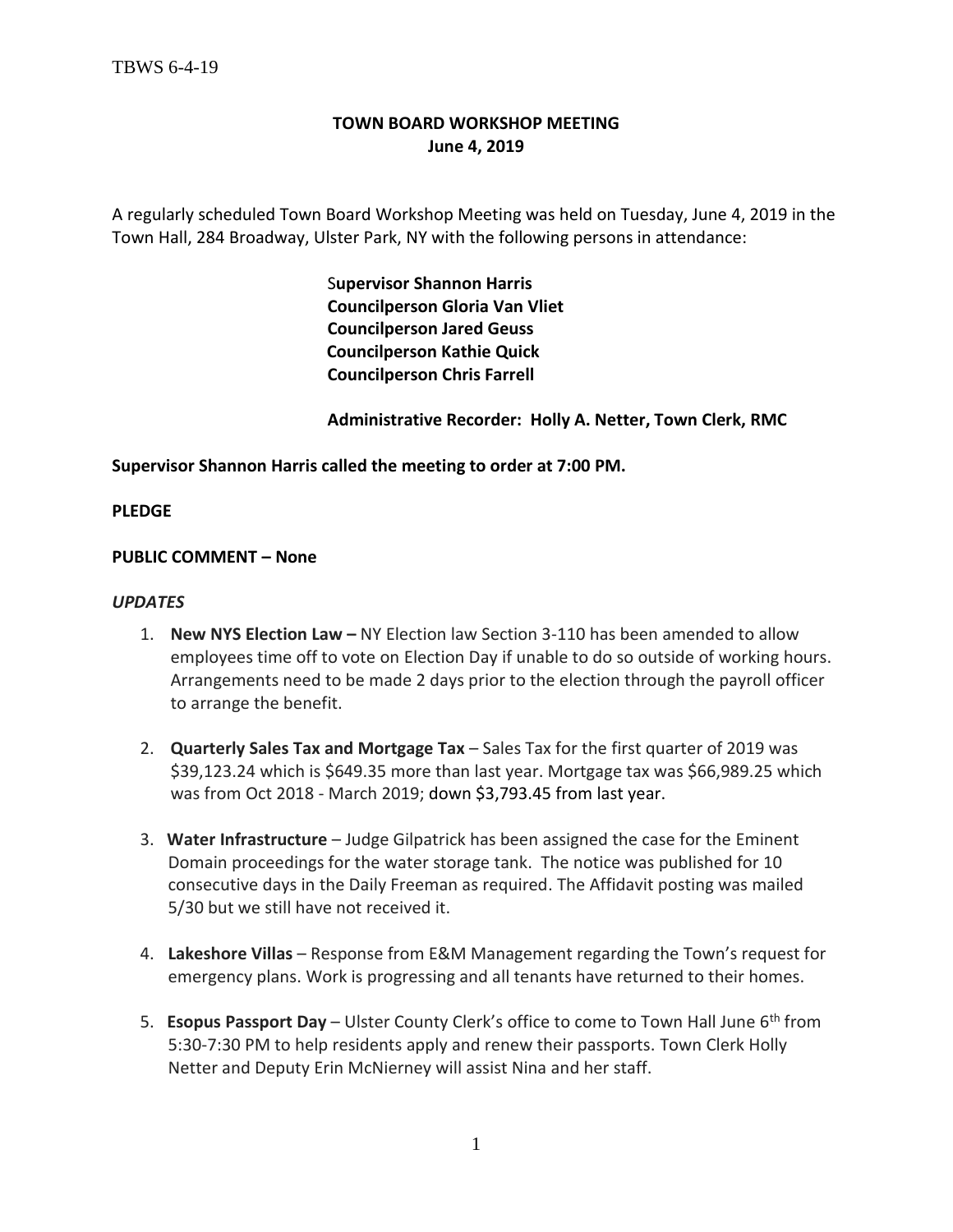- 6. **Dyno Nobel / DEC Clean Up meetings and notice** Upcoming Public Workshops on June  $27<sup>th</sup>$  (2-4 PM and 6-8 PM) and July  $18<sup>th</sup>$  (2-4 PM and 6-8 PM) at Esopus Town Hall. Supervisor Harris shared her draft letter to the residents regarding the upcoming sessions. The Board suggested Supervisor Harris revise her letter and try to keep it to one page so people would be more likely to read it.
- 7. **Esopus Riverfront Access and Connections Project -** Recreation, outdoor, marinas and waterfront property stakeholder focus groups will meet on June 5<sup>th</sup> to discuss what should be incorporated in the DEC Hudson River Estuary Public Access grant.

#### *AGENDA ITEMS*

#### **CLAY ROAD STORMWATER CONCERNS**

Jeffrey Hogan, attended the meeting with property owner Mr. Ruggieri to discuss a project which is before the Planning Board for a subdivision of 7 homes on 7.5 acres off of Clay Road. The Planning Board suggested they come before the Board to see which option on how to handle the storm water drainage the Town would like them to proceed with. Jeff Hogan gave each Board member maps showing the existing conditions and utility plan with the proposed storm water management area and subdivision map indicating the 7 lots. He said they have done a drainage study and have designed the development in such a way that the amount of stormwater remains equal to the current conditions by the use of the detention pond. A detention pond is a low lying area that is designed to temporarily hold a set amount of water while slowly draining to another location.

The long term maintenance of the storm water detention pond can be structured in three different ways. The Planning Board suggested option one where the detention area would be dedicated to the Town and the Town would own it and be responsible. Option two would form a storm water district where the property would be maintained by the Town and the cost charged to the district on their taxes to recoup their expenses. Option three which is the owner's preference, would have the detention area be mapped to either parcel #6 or #7 and shown on the map as an easement instead of a separate lot. The owner of the lot would be responsible for the maintenance. A sample of a Stormwater Control Facility Maintenance Agreement was shared from the Town of Bolton to give the Board an idea of arrangements that can be made for the long term maintenance and continuation of the storm water control measures. This agreement would be between the Town and one owner.

Councilperson Van Vliet said she was not in favor of the Town maintaining the property. The Property owners prefer to keep it as part of one of the lots, either number 6 or 7 and the owners of that lot would be responsible for maintaining it and contract with the Town. Mr. Ruggieri mentioned it most likely will be his daughters' lot that would be the one in which the detention pond would be located on. Councilperson Farrell said he would like the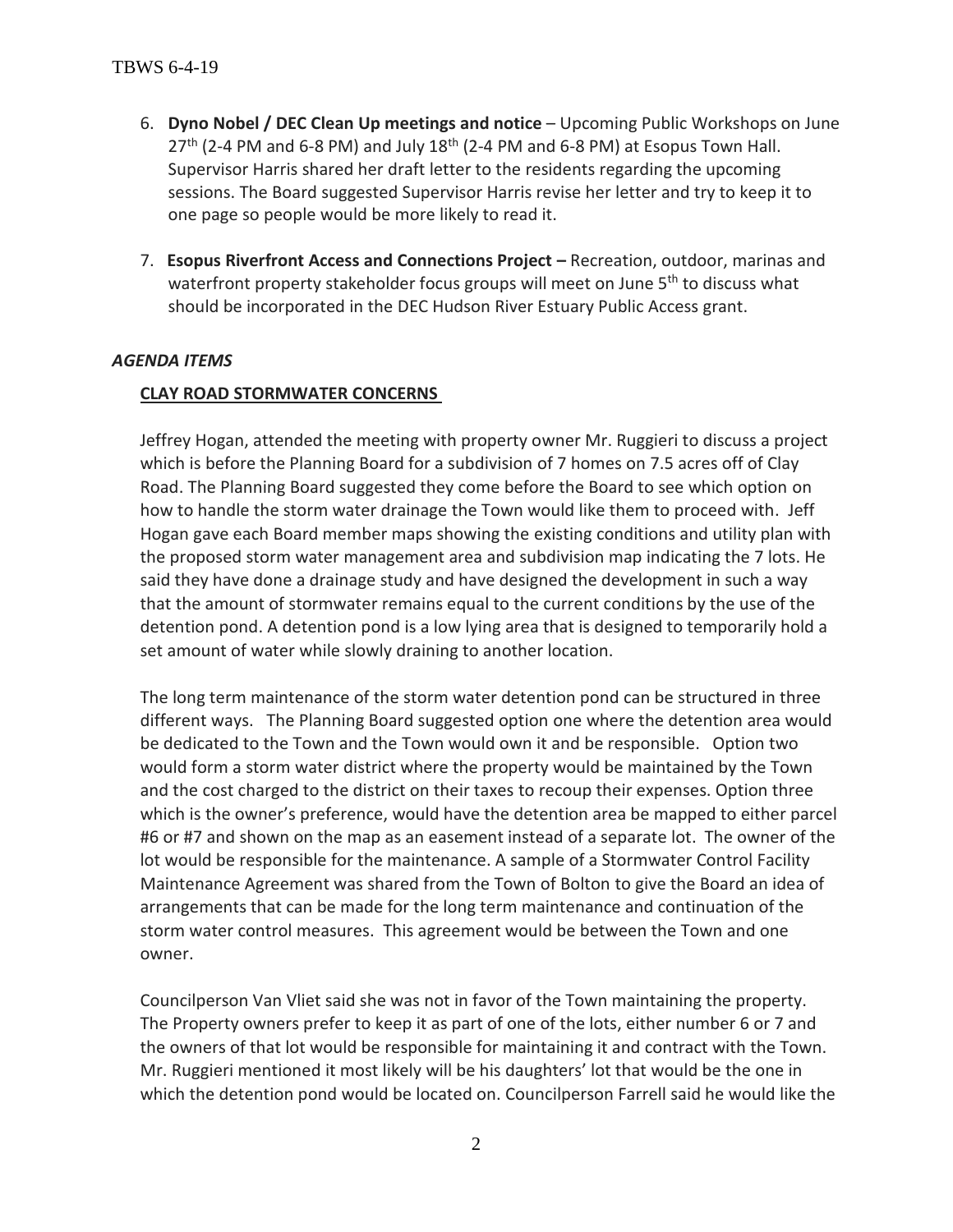maps to be shared with Tighe and Bond who are currently working on the storm water issues in the Town. All members of the Board want to encourage the development in the area but want to ensure it will not compound the existing storm water issues in that area.

Tighe and Bond will be given the maps and the sample agreement will be shared with our attorney to see which option is in the best interest of the Town.

### **SLEIGHTSBURGH SPIT**

Supervisor Harris shared the new proposed signage for Sleightsburgh Park which is tentatively scheduled to go into effect on July  $1<sup>st</sup>$ . The signs indicate the new rules and operating hours.

### **PEDESTRIAN SAFETY**

The issue of lowering the maximum speed limit on Town roads in thickly settled neighborhoods to curb speeding and ensure pedestrian safety was discussed. Although they are Town roads, Ulster County and the State DOT have to approve it. Bowne and Salem Streets will definitely be looked at. The Outreach Coordinator will put a social media campaign online to get residents' input on other streets that may require a change.

### **PROPOSED CHANGES TO TOWN CODE**

### *Displaced Residents*

The Town Board had a discussion about revising Town Code for multifamily dwellings that would require landlords to provide emergency accommodations for displaced residents impacted by negligence and maintenance failures. New Paltz currently has a code in place dealing with this subject. Supervisor Harris will talk to the Town and the Red Cross and look into any liability issues that may need to be addressed.

*Currently all displaced residents of Lake Shore Villas are back in their homes.* 

## *Fines for illegal dumping*

Fines for illegal dumping (Chapter 98) in Town are now at \$250. Supervisor Harris proposed raising the fine to \$500. An amendment to local law 85-5 will need to be drafted. This is currently the maximum that can be charged to have the charge remain a misdemeanor.

### *Faster due process*

Code Enforcement Officer Salvatore Morello and Supervisor Harris are recommending revisions to Town Code 123-26 B (2) to expedite compliance with building codes and have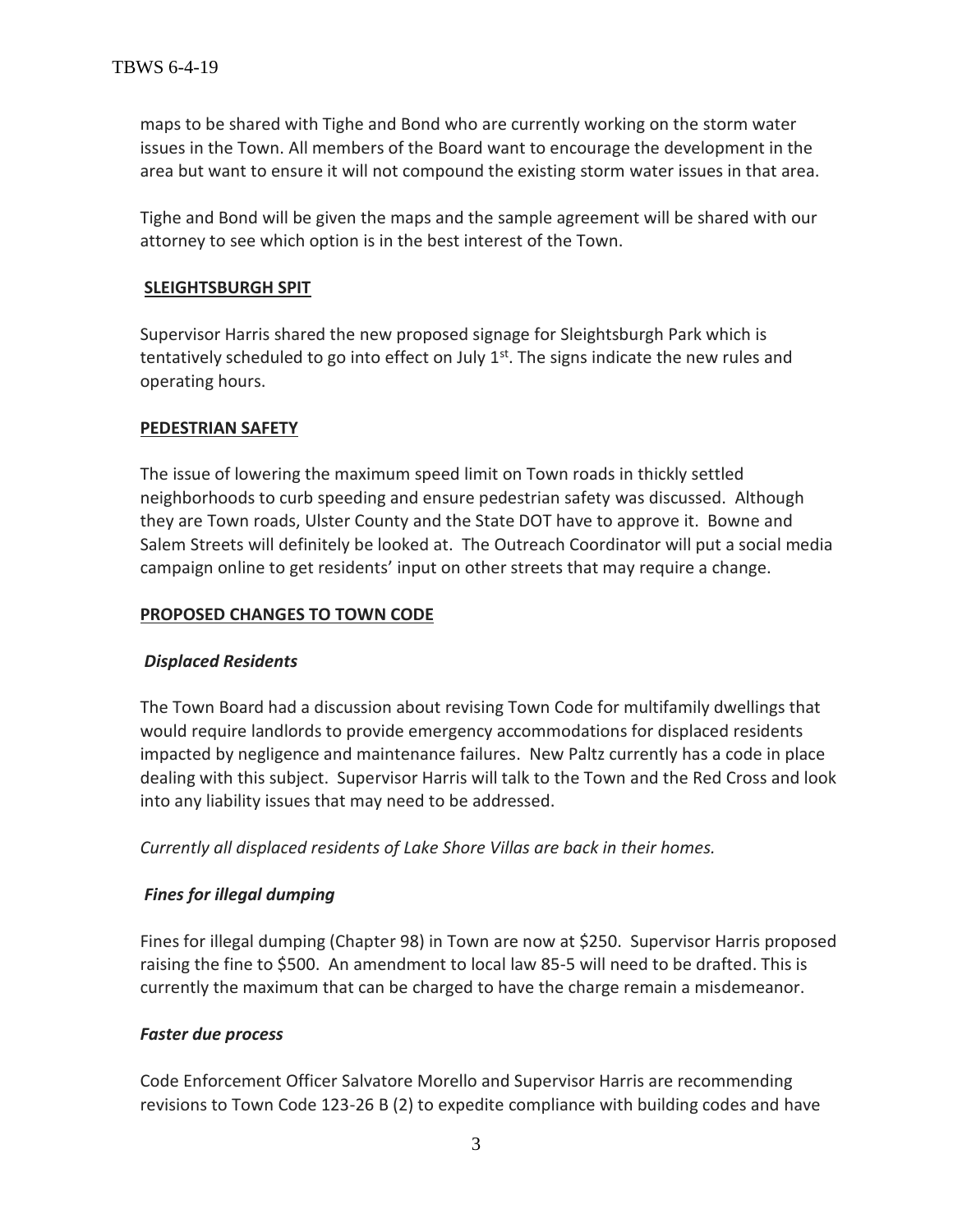faster due process in court. Supervisor Shannon Harris and Building Inspector Salvatore Morello will work with Attorney Kyle Barnett to make sure Sal has the authority to expedite matters and rectify matters more expeditiously.

*Land use table* – The Town Planner and the Planning Board suggest revisions to the land use table regarding special permits for events. The Board agreed there needed to be updates made to the table prior to waiting for all of the zoning updates from the Comprehensive Plan. The table needs to address wedding venues. They will use the Towns of Coxsackie and Rhinebeck as models while ensuring that the changes will not have any negative impact on existing businesses.

### **Tourism Kiosks**

Ulster County will provide two free kiosks which are 9 feet high and 4 feet wide for the purpose of displaying local business brochures, travel guides, tourism information, accommodations and regional promotional materials. Approval from the MHVFCU to place one kiosk near the Gazebo has been granted. The second location was recommended for the Hamlet of Esopus near/at the Dollar General site. Perrine's Bridge in Rifton is an alternative location.

# **TOWN OF ESOPUS RESOLUTION TO PROVIDE SEQRA NOTICE OF INTENT TO SERVE AS LEAD AGENCY FOR THE ADOPTION OF THE TOWN OF ESOPUS COMPREHENSIVE PLAN**

*Be it Resolved,* by the Town Board of the Town of Esopus, in the County of Ulster, State of New York the following:

*Whereas***, t**he Town of Esopus Town Board has identified the need to review and update their existing 1994 Comprehensive Plan to properly plan for growth and development in Town;

*And whereas***, t**he Town Board assigned the task of reviewing and updating the 1994 Plan to the Town of Esopus Comprehensive Plan Committee (CPC);

*And whereas***,** the CPC has drafted an updated Comprehensive Plan with the assistance of planning consultant, Laberge Group, Albany, New York, and has solicited input from the community via two surveys, open house events, workshops, stakeholder meetings and public hearings pursuant to Town Law 272-a;

**A***nd whereas*, the CPC has submitted the Draft Comprehensive Plan dated May 21, 2019 to the Town Board of the Town of Esopus for their consideration;

*And whereas,* **t**he Town Board is initiating the adoption process per Town Law 272-a;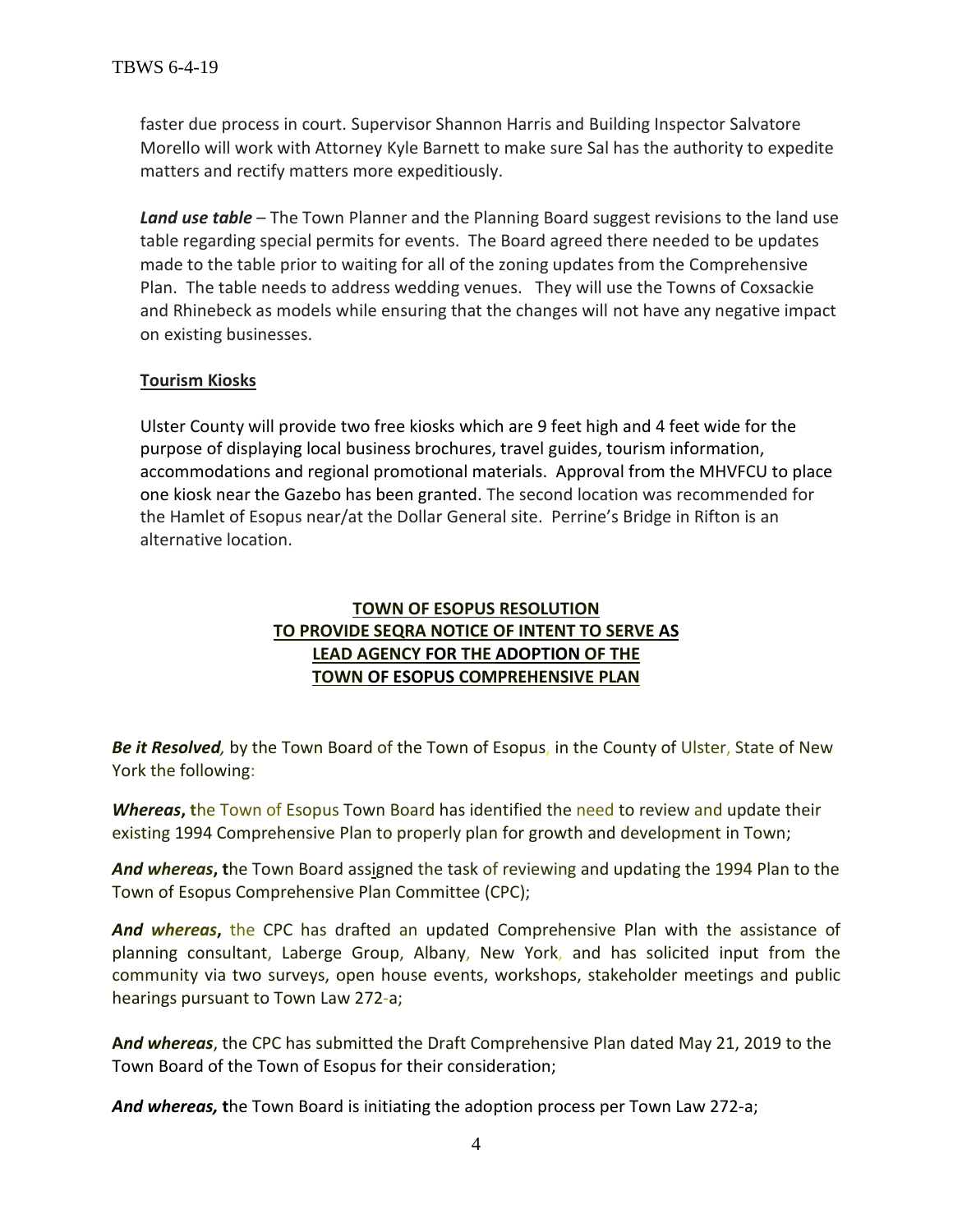*And whereas,* adoption of the Draft Comprehensive Plan (the "Proposed Action") pursuant to Town Law *2*72-a has been determined to be a Type I Action, pursuant to the New York State Environmental Quality Review Act (SEQRA) 6 NYCRR Part 617.4;

**A***nd wherea***s, t**he Proposed Action will not require permits and approvals from any other local, regional or state agency prior to adoption of the Draft Comprehensive Plan and a coordinated SEQRA review is not required;

*And where***as,** the Ulster County Planning Board is required to review the draft plan and this review is considered an advisory opinion under SEQRA and the agency is not considered eligible for lead agency status in this action.

**THEREFORE, BE IT RESOLVED**, pursuant to the applicable standards of SEQRA 6 NYCRR Part 617, the Town of Esopus Town Board concludes that it is the appropriate agency to serve as, and declares itself Lead Agency for the environmental review of the Proposed Action;

**AND RESOLVED**, that the Town of Esopus Town Board hereby directs Laberge Group to prepare the Full Environmental Assessment Form (EAF) pursuant to the requirements set forth in SEQRA 6 NYCRR Part 617;

**AND RESOLVED,** that this resolution shall take effect immediately.

| <b>RESOLUTION OFFERED BY:</b> | <b>COUNCILPERSON JARED GEUSS</b>      |            |
|-------------------------------|---------------------------------------|------------|
| <b>SECONDED BY:</b>           | <b>COUNCILPERSON KATHIE QUICK</b>     |            |
|                               | <b>Councilperson Gloria Van Vliet</b> | <b>AYE</b> |
|                               | <b>Councilperson Jared Geuss</b>      | <b>AYE</b> |
|                               | <b>Councilperson Kathie Quick</b>     | <b>AYE</b> |
|                               | <b>Councilperson Chris Farrell</b>    | <b>AYE</b> |
|                               | <b>Supervisor Shannon Harris</b>      | <b>AYE</b> |

**ALL TOWN BOARD MEMBERS PRESENT VOTED IN FAVOR. MOTION CARRIED.**

## **SET PUBLIC HEARING DATE (COMPREHENSIVE PLAN DRAFT 5/21/19)**

**A MOTION WAS MADE BY SUPERVISOR HARRIS TO SET THE PUBLIC HEARING FOR THE COMPREHENSIVE PLAN DRAFT DATE OF MAY 21, 2019 ON JUNE 18, 2019 AT 7:30 PM AT 284 BROADWAY PORT EWEN, NY. THE MOTION WAS SECONDED BY COUNCILPERSON JARED GEUSS. ALL MEMBERS PRESENT WERE IN FAVOR. MOTION CARRIED.** 

*Town Clerk Holly Netter to post the Public Hearing Notice in the Daily Freeman.*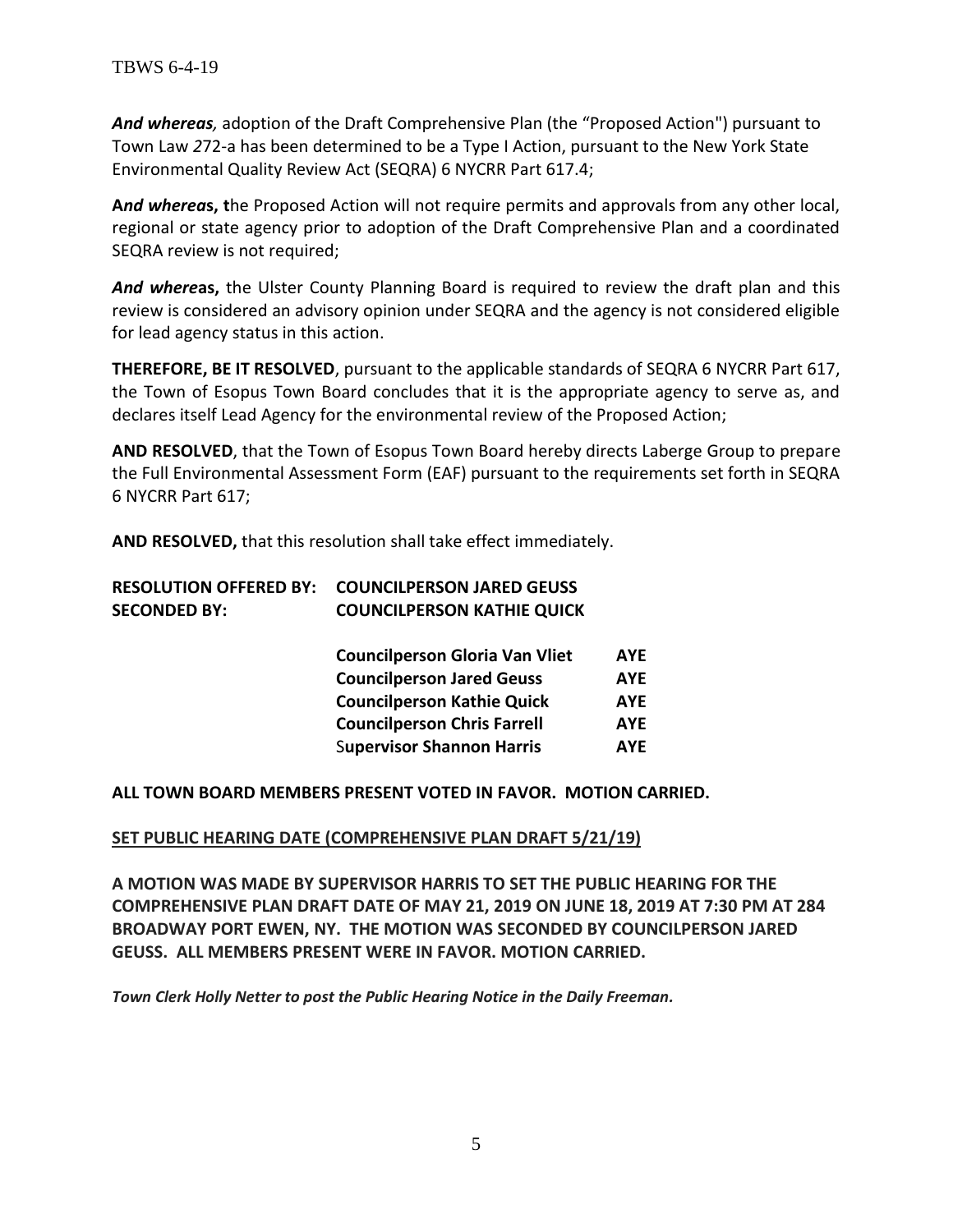# **TOWN OF ESOPUS RESOLUTION OF SUPPORT FOR THE JOHN BURROUGHS BLACK CREEK TRAIL PROJECT Consolidated Funding Application**

**WHEREAS**, The Scenic Hudson Land Trust, Inc. (Scenic Hudson), in partnership with the John Burroughs Association and the Town of Lloyd, is preparing a New York State Consolidated Funding Application (CFA) to the New York State Office of Parks, Recreation and Historic Preservation (OPRHP) for a grant under the Environmental Protection Fund (EPF) and the Recreational Trail Program (RTP) for the John Burroughs Black Creek Trail Project, part of which is to be located along the Black Creek between the Town Boundary and the Hudson River, a site located within the territorial jurisdiction of this Board; and

**WHEREAS**, the Town of Lloyd unanimously passed a Resolution of Support for the John Burroughs Black Creek Trail Plan on April 26th, 2017; and

**WHEREAS**, as a requirement under the rules of these programs, said not-for-profit corporation must obtain the "approval/endorsement of the governing body of the municipality in which the project will be located"; and

**NOW, THEREFORE**, be it resolved by this august body that the Town of Esopus Board hereby does approve and endorse the application of Scenic Hudson, in partnership with the John Burroughs Association and the Town of Lloyd, for a CFA grant from the Office of Parks, Recreation and Historic Preservation (OPRHP) under the Environmental Protection Fund (EPF) and the Recreational Trail Program (RTP) for a park and trails project known as John Burroughs Black Creek Trail Project and located within this community.

# **RESOLUTION OFFERED BY: COUNCILPERSON GLORIA VAN VLIET SECONDED BY: COUNCILPERSON KATHIE QUICK**

| <b>Councilperson Gloria Van Vliet</b> | <b>AYE</b> |
|---------------------------------------|------------|
| <b>Councilperson Jared Geuss</b>      | <b>AYE</b> |
| <b>Councilperson Kathie Quick</b>     | <b>AYE</b> |
| <b>Councilperson Chris Farrell</b>    | <b>AYE</b> |
| <b>Supervisor Shannon Harris</b>      | <b>AYE</b> |

### **ALL TOWN BOARD MEMBERS PRESENT VOTED IN FAVOR. MOTION CARRIED.**

### **MISCELLANEOUS**

**Supervisor Harris said she would not be available for the July 9th meeting, Deputy Supervisor Kathy Quick will run the meeting.**